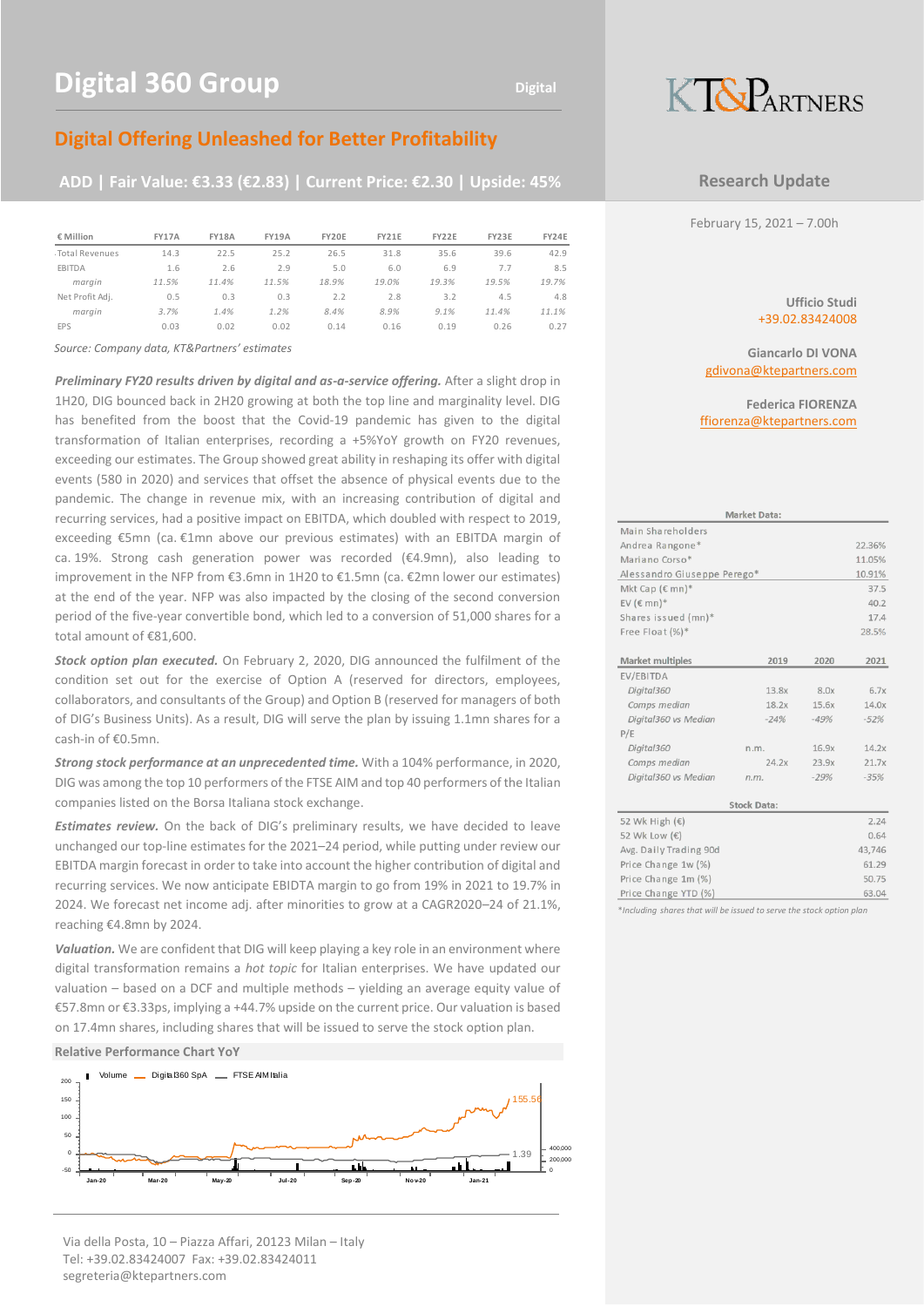Price: €2.30 | Fair Value: €3.33



#### **Key Figures – Digital 360 Group**

| Current price $(E)$                                   |             | Fair Value (€)   |              | Sector        |              |               |            | Free Float (%) |
|-------------------------------------------------------|-------------|------------------|--------------|---------------|--------------|---------------|------------|----------------|
| 2.30                                                  |             | 3.33             |              | Digital       |              |               |            | 28.5%          |
| Per Share Data                                        | 2017A       | 2018A            | 2019A        | 2020E         | 2021E        | 2022E         | 2023E      | 2024E          |
| Total shares issued (mn)                              | 16.26       | 16.26            | 16.26        | 16.31         | 17.38        | 17.38         | 17.38      | 17.38          |
| Total shares outstanding (mn)                         | 16.26       | 16.23            | 16.23        | 16.27         | 17.34        | 17.34         | 17.34      | 17.34          |
| EPS                                                   | 0.03        | 0.02             | 0.02         | 0.14          | 0.16         | 0.19          | 0.26       | 0.27           |
| Dividend per share (ord)                              | n.a.        | n.a.             | n.a.         | n.a.          | n.a.         | n.a.          | n.a.       | n.a.           |
| Dividend pay out ratio (%)                            | n.a.        | n.a.             | n.a.         | n.a.          | n.a.         | n.a.          | n.a.       | n.a.           |
| Profit and Loss (EUR million)                         |             |                  |              |               |              |               |            |                |
| Revenues                                              | 14.3        | 22.5             | 25.2         | 26.5          | 31.8         | 35.6          | 39.6       | 42.9           |
| EBITDA                                                | 1.6         | 2.6              | 2.9          | 5.0           | 6.0          | 6.9           | 7.7        | 8.5            |
| EBIT Adj.                                             | 0.8         | 1.1              | 1.2          | 3.2           | 3.8          | 4.4           | 6.2        | 6.5            |
| EBT Adj.                                              | 0.5         | 0.8              | 0.9          | 3.3           | 3.6          | 4.2           | 6.0        | 6.4            |
| Taxes                                                 | (0.0)       | (0.2)            | (0.2)        | (0.7)         | (0.8)        | (1.0)         | (1.5)      | (1.6)          |
| Taxrate                                               | 22%         | 355%             | 227%         | 29%           | 29%          | 29%           | 29%        | 29%            |
| Net Income Adj.                                       | 0.5         | 0.6              | 0.7          | 2.6           | 2.8          | 3.2           | 4.5        | 4.8            |
| Net Income attributable to the Group Adj.             | 0.5         | 0.3              | 0.3          | 2.2           | 2.8          | 3.2           | 4.5        | 4.8            |
| <b>Balance Sheet (EUR million)</b>                    |             |                  |              |               |              |               |            |                |
| Total fixed assets                                    | 7.1         | 10.5             | 9.9          | 8.9           | 8.9          | 7.6           | 7.1        | 6.3            |
| Net Working Capital (NWC)                             | 4.0         | 3.7              | 5.6          | 4.5           | 5.8          | 7.0           | 7.5        | 8.2            |
| Provisions                                            | (0.7)       | (1.0)            | (1.0)        | (1.6)         | (2.2)        | (2.9)         | (3.8)      | (4.6)          |
| Total Net capital employed                            | 10.3        | 13.2             | 14.5         | 11.9          | 12.6         | 11.6          | 10.9       | 9.8            |
| Net financial position/(Cash)                         | 2.6         | 4.6              | 6.3          | 1.5           | (0.4)        | (3.8)         | (8.3)      | (13.3)         |
| Group Shareholder's Equity                            | 7.8         | 8.2              | 7.4          | 9.3           | 11.8         | 14.3          | 18.0       | 22.0           |
| Minorities                                            | 0.0         | 0.4              | 0.8          | 1.1           | 1.1          | 1.1           | 1.1        | 1.1            |
| Total Shareholder's Equity                            | 7.8         | 8.6              | 8.1          | 10.4          | 12.9         | 15.4          | 19.1       | 23.1           |
| Cash Flow (EUR million)                               |             |                  |              |               |              |               |            |                |
|                                                       |             |                  |              |               |              |               |            |                |
| Net operating cash flow                               |             | 2.3              | 1.9          | 4.3           | 5.2          | 5.8           | 6.2        | 6.8            |
| Change in NWC                                         |             | 0.3              | (1.9)        | 1.0           | (1.3)        | (1.2)         | (0.5)      | (0.6)          |
| Capital expenditure<br>Other cash items/Uses of funds |             | (5.6)<br>$0.3 -$ | (1.9)<br>0.0 | (1.6)         | (3.0)<br>0.7 | (1.9)         | (1.9)      | (1.9)<br>0.9   |
| Free cash flow                                        |             |                  | (1.9)        | 0.5<br>4.3    | 1.5          | 0.7<br>3.5    | 0.8<br>4.6 | 5.1            |
|                                                       |             | (2.6)            |              |               |              |               |            |                |
| Enterprise Value (EUR million)                        |             |                  |              |               |              |               |            |                |
| Market Cap                                            | 20.0        | 19.3             | 15.6         | 37.5          | 40.0         | 40.0          | 40.0       | 40.0           |
| Minorities                                            | 0.0         | 0.4              | 0.8          | 1.1           | 1.1          | 1.1           | 1.1        | 1.1            |
| Net financial position/(Cash)                         | 2.6         | 4.6              | 6.3          | 1.5           | (0.4)        | (3.8)         | (8.3)      | (13.3)         |
| Enterprise value                                      | 22.6        | 24.3             | 22.7         | 40.2          | 40.7         | 37.3          | 32.8       | 27.8           |
| Ratios (%)                                            |             |                  |              |               |              |               |            |                |
| EBITDA margin                                         | 11.5%       | 11.4%            | 11.5%        | 18.9%         | 19.0%        | 19.3%         | 19.5%      | 19.7%          |
| EBIT margin Adj.                                      | 5.3%        | 5.1%             | 4.9%         | 12.2%         | 12.0%        | 12.4%         | 15.7%      | 15.2%          |
| Gearing - Debt/equity                                 | 33.1%       | 55.7%            | 85.9%        | 16.6%         | $-3.3%$      | $-26.6%$      | $-45.8%$   | $-60.4%$       |
| Interest cover on EBIT                                | 28.3%       | 23.7%            | 0.0%         | 4.8%          | 4.1%         | 3.5%          | 2.5%       | 2.4%           |
| NFP/EBITDA                                            | 156.7%      | 177.8%           | 217.7%       | 30.7%         | $-6.5%$      | $-55.3%$      | $-106.6%$  | $-157.0%$      |
| ROCE                                                  | 7.3%        | 8.7%             | 8.6%         | 27.0%         | 30.3%        | 38.0%         | 57.0%      | 66.5%          |
| ROE                                                   | 6.8%        | 3.9%             | 4.1%         | 24.0%         | 23.8%        | 22.7%         | 25.1%      | 21.7%          |
| EV/Sales                                              | 2.73x       | 1.73x            | 1.55x        | 1.52x         | 1.26x        | 1.13x         | 1.01x      | 0.94x          |
| EV/EBITDA                                             | 24.51x      | 15.64x           | 13.81x       | 8.03x         | 6.66x        | 5.85x         | 5.19x      | 4.75x          |
| P/E<br>Free cash flow yield                           | 71.02x      | 117.27x          | 122.92x      | 16.87x<br>0.3 | 14.18x       | 12.30x<br>0.2 | 8.82x      | 8.37x          |
|                                                       | $\mathbb O$ | $-0.2$           | $-0.1$       |               | 0.1          |               | 0.3        | 0.3            |
| Growth Rates (%)                                      |             |                  |              |               |              |               |            |                |
| Sales                                                 | n.a.        | 57.2%            | 12.1%        | 4.9%          | 20.0%        | 11.9%         | 11.4%      | 8.4%           |
| EBITDA<br>EBIT Adj.                                   | n.a.        | 56.6%            | 13.3%        | 72.1%         | 20.5%        | 14.0%         | 12.6%      | 9.3%           |
| Net Income Adj.                                       | n.a.        | 50.7%            | 8.8%         | 158.9%        | 17.9%        | 16.0%         | 40.9%      | 5.6%           |
|                                                       | n.a.        | $-39.5%$         | $-4.6%$      | 630.7%        | 26.8%        | 15.3%         | 39.4%      | 5.4%           |

*Source: Company data, KT&Partners' elaborations*

*Note: Data include shares that will be issued to serve the stock option plan*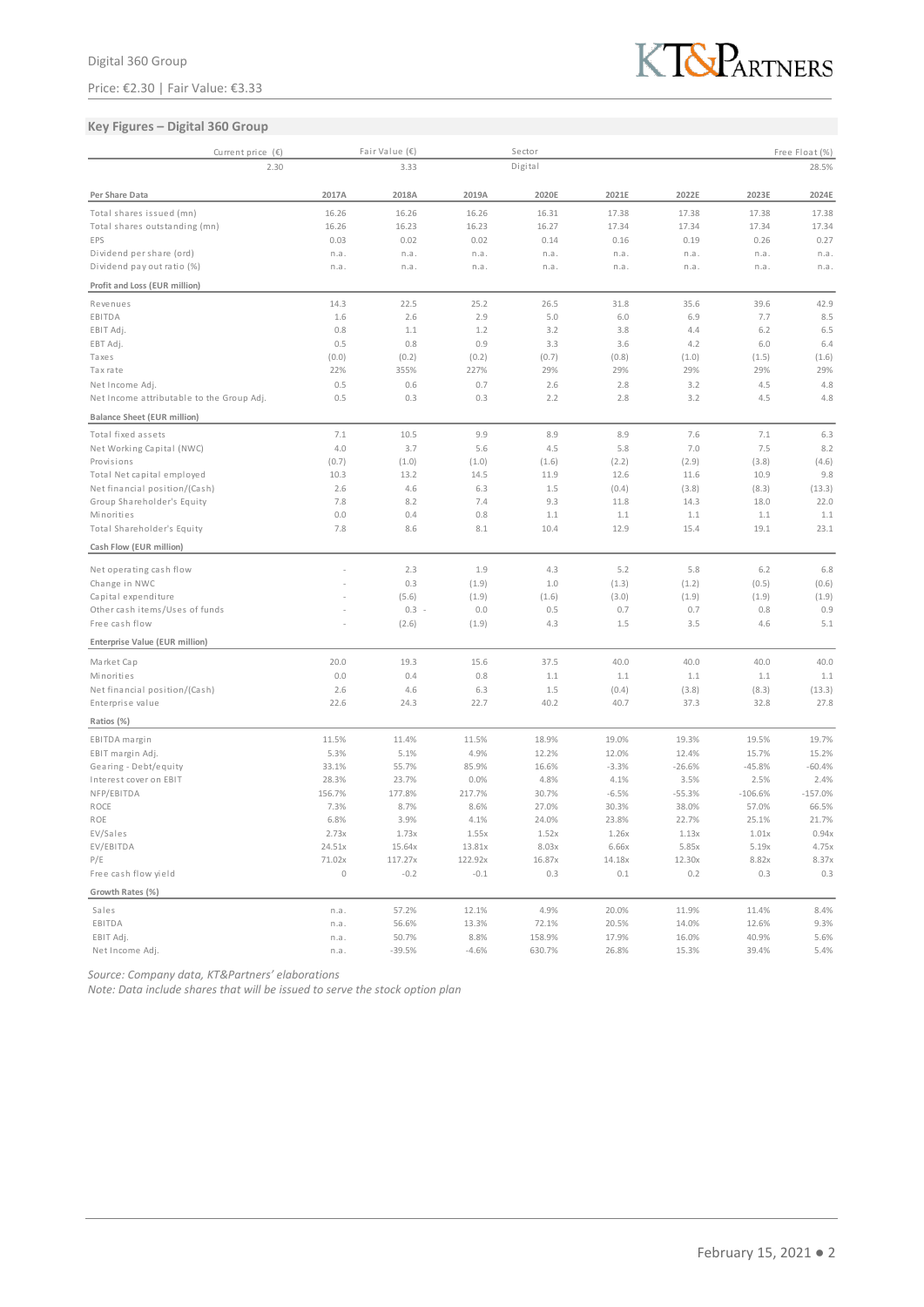## **Estimates Revision**

We aligned FY20 revenues to preliminary data, leaving unchanged our forecast for the 2021- 2024 period. We expect revenue to grow at a CAGR2020-24 of 12.8%, reaching €42.9mn in 2024.

On the back of FY20 preliminary results, we decided to revise upward our projections on profitability, factoring in the higher scalability and margin of digital and as-a-service solutions.

We expect a FY21 EBITDA margin almost in line with 2020 due to a gradual increase of physical events which show lower margins. From 2021 onward this effect will be offset by the increasing incidence of the Digital-As-A-Service business. As a result, we anticipate EBITDA margin to stand above 19% over the 2021-24 period, reaching 19.7% in 2024.

The higher marginality should also have a positive impact on the business cash flow generation, leading to a net cash position of €13.3mn by 2024.

#### **Estimates Revision**

| $\varepsilon$ mn                                          | 2019             | 2020E         | 2020E         | Change   | 2021E        | 2021E        | Change    | 2022E        | 2022E        | Change | 2023E        | 2023E        | Change | 2024E       | 2024E       | Change | CAGR    |
|-----------------------------------------------------------|------------------|---------------|---------------|----------|--------------|--------------|-----------|--------------|--------------|--------|--------------|--------------|--------|-------------|-------------|--------|---------|
|                                                           | Actual           | Old           | <b>New</b>    |          | Old          | New          |           | Old          | <b>New</b>   |        | Old          | New          |        | Old         | <b>New</b>  |        | 2020-24 |
| Revenues                                                  | 25.2             | 24.5          | 26.5          | 8.1%     | 31.8         | 31.8         | 0.0%      | 35.6         | 35.6         | 0.0%   | 39.6         | 39.6         | 0.0%   | 42.9        | 42.9        | 0.0%   | 12.8%   |
| YoY Change (%)                                            | 12.1%            | $-3.0%$       | 4.9%          |          | 29.7%        | 20.0%        |           | 11.9%        | 11.9%        |        | 11.4%        | 11.4%        |        | 8.4%        | 8.4%        |        |         |
| <b>EBITDA</b>                                             | 2.9              | 4.1           | 5.0           | 21.6%    | 5.4          | 6.0          | 11.6%     | 6.0          | 6.9          | 13.9%  | 6.7          | 7.7          | 15.1%  | 7.4         | 8.5         | 13.6%  | 14.0%   |
| YoY Change (%)                                            | 13.3%            | 41.5%         | 72.1%         |          | 31.3%        | 20.5%        |           | 11.6%        | 14.0%        |        | 11.5%        | 12.6%        |        | 10.7%       | 9.3%        |        |         |
| EBITDA Marain                                             | 11.5%            | 16.8%         | 18.9%         |          | 17.0%        | 19.0%        |           | 17.0%        | 19.3%        |        | 17.0%        | 19.5%        |        | 17.3%       | 19.7%       |        |         |
| <b>EBIT adjusted</b>                                      | 1.2              | 2.3           | 3.2           | 39.9%    | 3.1          | 3.8          | 22.0%     | 3.5          | 4.4          | 25.8%  | 5.1          | 6.2          | 21.0%  | 5.5         | 6.5         | 19.7%  | 19.4%   |
| YoY Change (%)                                            | 219.4%           | 85.1%         | 158.9%        |          | 35.1%        | 17.9%        |           | 12.5%        | 16.0%        |        | 46.5%        | 40.9%        |        | 6.7%        | 5.6%        |        |         |
| Net Income after<br>minorities adiusted<br>YoY Change (%) | 0.3<br>$-272.8%$ | 1.7<br>458.9% | 2.2<br>630.7% | 30.7%    | 2.3<br>37.0% | 2.8<br>26.8% | 20.9%     | 2.6<br>11.8% | 3.2<br>15.3% | 24.7%  | 3.8<br>44.4% | 4.5<br>39.4% | 20.4%  | 4.0<br>6.5% | 4.8<br>5.4% | 19.1%  | 21.1%   |
| <b>NFP</b>                                                | 6.3              | 3.6           | 1.5           | $-57.1%$ | $2.3 -$      | 0.4          | $-116.9%$ | 0.9          | 3.8          | 328.1% | 4.2          | 8.3          | 98.1%  | $8.5 -$     | 13.3        | 56.2%  |         |

*Source: Company data, KT&Partners' elaborations*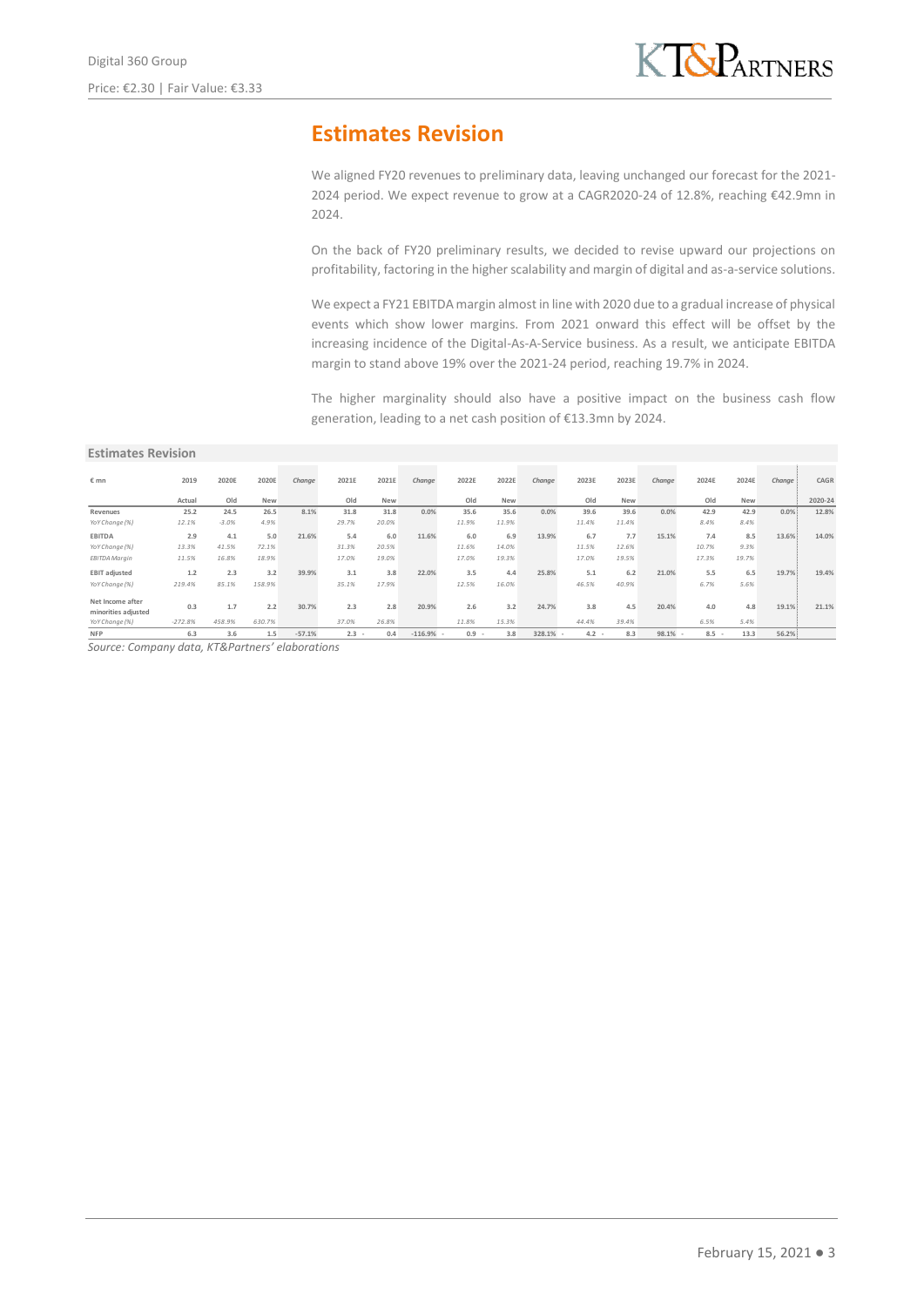# **Valuation**

Our valuation is based on 17,377,475 shares, including 1,068,270 of new shares that will be issued by the end of February to serve the stock option plan. Following the projections of DIG's future financials, we carried out the valuations of the Company by applying the DCF and market multiples methods.

- 1. EV/EBITDA and P/E multiples, which returns a value of €3.73ps**;**
- 2. DCF analysis based on WACC of 10.6% and 2% perpetual growth, which returns a value of €2.93ps.

The average of the two methods yields a fair value of €3.33ps or an equity value of €57.8mn.

## **Market Multiples Valuation**

Following the comparables analysis, we proceeded with the definition of market multiples of the peer group, focusing on 2020, 2021 and 2022 data.

**Peers Comparison: Market Multiples 2020–22**

| Company Name                                          | Exchange           | Market<br>Cap | EV/SALES 2020 | EV/SALES 2021 |       |       | EV/SALES 2022 EV/EBITDA 2020 EV/EBITDA 2021 EV/EBITDA 2022 |       | <b>EV/EBIT 2020</b> | <b>EV/EBIT 2021</b> | <b>EV/EBIT 2022</b> | P/E 2020 | P/E 2021 | P/E 2022 |
|-------------------------------------------------------|--------------------|---------------|---------------|---------------|-------|-------|------------------------------------------------------------|-------|---------------------|---------------------|---------------------|----------|----------|----------|
| Booz Allen Hamilton Holding Corporation Class A       | NYSE               | 9,602         | 1.6x          | 1.5x          | 1.5x  | 15.5x | 14.7x                                                      | 13.8x | 17.2x               | 16.4x               | 15.3x               | 21.6x    | 20.2x    | 18.2x    |
| Gartner, Inc.                                         | NYSE               | 13,360        | 4.5x          | 4.2x          | 3.7x  | 22.7x | 24.1x                                                      | 21.0x | 37.8x               | 36.8x               | 29.7x               | 37.0x    | 43.4x    | 34.8x    |
| HubSpot, Inc.                                         | NYSE               | 16.331        | 21.7x         | 17.8x         | 14.5x | n.m   | n.m                                                        | n.m   | n.m                 | n.m                 | n.m                 | n.m      | n.m      | n.m      |
| ServiceNow, Inc.                                      | NYSE               | 95,599        | 25.2x         | 19.8x         | 15.9x | n.m   | n.m                                                        | n.m   | n.m                 | n.m                 | n.m                 | n.m      | n.m      | n.m      |
| TechTarget, Inc.                                      | NASDAQ             | 2,142         | 16.8x         | 10.9x         | 9.3x  | n.m   | 33.1x                                                      | 26.5x | n.m                 | n.m                 | 39.8x               | n.m      | n.m      | 44.1x    |
| RELX PLC                                              | London             | 40,172        | 5.9x          | 5.7x          | 5.3x  | 17.2x | 15.6x                                                      | 14.1x | 20.3x               | 18.0x               | 16.1x               | 23.4x    | 20.4x    | 17.8x    |
| Wolters Kluwer NV                                     | Euronext Amsterdam | 18,496        | 4.4x          | 4.4x          | 4.2x  | 14.6x | 14.5x                                                      | 13.8x | 18.0x               | 17.8x               | 16.9x               | 23.9x    | 23.3x    | 21.8x    |
| Future plc                                            | London             | 2.077         | 5.6x          | 4.3x          | 4.1x  | 19.1x | 14.8x                                                      | 14.0x | 20.9x               | 16.5x               | 15.1x               | 41.5x    | 21.0x    | 19.3x    |
| Informa Plc                                           | London             | 8.699         | 5.8x          | 4.8x          | 4.0x  | 28.0x | 16.2x                                                      | 11.8x | 36.6x               | 19.0x               | 13.2x               | n.m      | 22.3x    | 15.1x    |
| Techedge S.p.A                                        | Milan              | 139           | n.a.          | n.a.          | n.a.  | n.a.  | n.a.                                                       | n.a.  | n.a.                | n.a.                | n.a.                | n.a.     | n.a.     | n.a.     |
| Average peer group                                    |                    | 20,662        | 10.2x         | 8.2x          | 6.9x  | 19.5x | 19.0x                                                      | 16.4x | 25.1x               | 20.8x               | 11.2x               | 29.5x    | 25.1x    | 13.2x    |
| Median peer group                                     |                    | 11,481        | 5.8x          | 4.8x          | 4.2x  | 18.2x | 15.6x                                                      | 14.0x | 20.6x               | 17.9x               | 13.2x               | 23.9x    | 21.7x    | 15.1x    |
| Digital360                                            | Milan              | 38            | 1.5x          | 1.3x          | 1.1x  | 8.0x  | 6.6x                                                       | 5.8x  | 16.3x               | 13.2x               | 0.0x                | 16.0x    | 13.4x    | 11.7x    |
| Source: Company data, FactSet, KT&Partners' estimates |                    |               |               |               |       |       |                                                            |       |                     |                     |                     |          |          |          |

We based our valuation upon a size/liquidity discount of 25%, and our estimates of DIG's EBITDA and net income adjusted for 2020 and 2021.

|                                   |            | $1 / L = 1$ |                                   |       |       |  |  |  |  |  |  |
|-----------------------------------|------------|-------------|-----------------------------------|-------|-------|--|--|--|--|--|--|
| Multiple Valuation (€mn)          | 2020E      | 2021E       | Multiple Valuation (€mn)          | 2020E | 2021E |  |  |  |  |  |  |
| EV/EBITDA Comps                   | 19.5x      | 19.0x       | P/E Comps                         | 29.5x | 25.1x |  |  |  |  |  |  |
| Digital 360 EBITDA                | 5.01       | 6.03        | Digital 360 Net Income Adj.       | 2.22  | 2.81  |  |  |  |  |  |  |
| Enterprise value                  | 97.8       | 114.6       | <b>Equity Value</b>               | 65.4  | 70.6  |  |  |  |  |  |  |
| FY20E NFP                         | 1.5<br>1.5 |             | Average Equity Value              |       | 68.0  |  |  |  |  |  |  |
| <b>Equity Value</b>               | 96.2       | 113.1       | <b>Liquidity Discount</b>         | 25%   |       |  |  |  |  |  |  |
| Average Equity Value              | 104.7      |             | <b>Equity Value Post-Discount</b> | 51.0  |       |  |  |  |  |  |  |
| <b>Liquidity Discount</b>         | 25%        |             | Number of shares (thousand)       | 17.4  |       |  |  |  |  |  |  |
| <b>Equity Value Post-Discount</b> | 78.5       |             | Value per Share €                 | 2.9   |       |  |  |  |  |  |  |
| Number of shares (thousand)       | 17.4       |             |                                   |       |       |  |  |  |  |  |  |
| Value per Share $\epsilon$        | 4.5        |             |                                   |       |       |  |  |  |  |  |  |
|                                   |            |             |                                   |       |       |  |  |  |  |  |  |

#### **EV/EBITDA Multiple Valuation EV/EBITDA Multiple Valuation**

| Multiple Valuation (€mn)          | 2020F | 2021F |
|-----------------------------------|-------|-------|
| P/E Comps                         | 29.5x | 25.1x |
| Digital 360 Net Income Adj.       | 2.22  | 2.81  |
| <b>Equity Value</b>               | 65.4  | 70.6  |
| Average Equity Value              | 68.0  |       |
| <b>Liquidity Discount</b>         | 25%   |       |
| <b>Equity Value Post-Discount</b> | 51.0  |       |
| Number of shares (thousand)       | 17.4  |       |
| Value per Share €                 | 2.9   |       |

*Source: Company data, FactSet, KT&Partners' estimates*

*Note: Data include shares that will be issued to serve the stock option plan*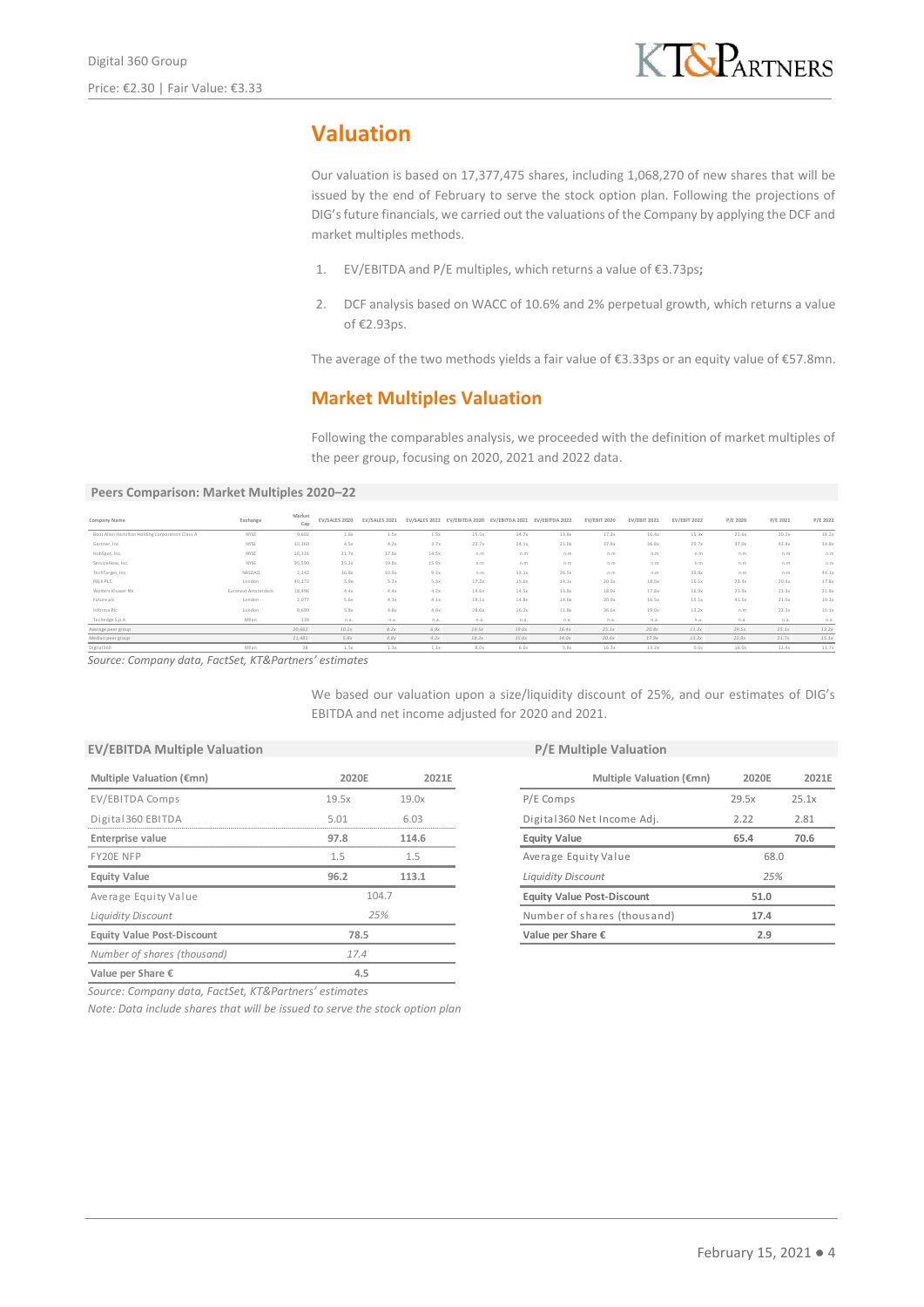## **DCF Model**

We have also conducted our valuation using a five-year DCF model, based on 12.5% cost of equity, 5.5% cost of debt and a target capital structure of 77% equity and 23% debt. The cost of equity is a function of the risk-free rate of 0.5% (Italian 10y BTP), 5.81% equity risk premium (Damodaran for the mature market) and a premium for size and liquidity of 6.27%. We, therefore, obtained 10.6% WACC.

We discounted 2021E–24E annual cash flows and considered a terminal growth rate of 2%: then we carried out a sensitivity analysis on the terminal growth rate (+/- 0.25%) and on WACC (+/- 0.25%).

| <b>DCF Valuation</b>           |       |        |        |        |        |
|--------------------------------|-------|--------|--------|--------|--------|
| € millions                     |       | 2021E  | 2022E  | 2023E  | 2024E  |
| <b>EBIT</b>                    |       | 3.01   | 3.62   | 5.42   | 5.76   |
| Taxes                          |       | (0.87) | (1.05) | (1.57) | (1.67) |
| D&A                            |       | 3.02   | 3.25   | 2.32   | 2.69   |
| Change in Net Working Capital  |       | (1.32) | (1.15) | (0.54) | (0.64) |
| Change in Funds                |       | 0.66   | 0.73   | 0.82   | 0.88   |
| <b>Net Operating Cash Flow</b> |       | 4.50   | 5.40   | 6.45   | 7.03   |
| Capex                          |       | (2.99) | (1.89) | (1.89) | (1.89) |
| <b>FCFO</b>                    |       | 1.51   | 3.52   | 4.56   | 5.14   |
| g                              | 2.0%  |        |        |        |        |
| Wacc                           | 10.6% |        |        |        |        |
| FCFO (discounted)              |       | 1.38   | 2.91   | 3.41   | 3.48   |
| Discounted Cumulated FCFO      | 11.18 |        |        |        |        |
| TV                             | 60.96 |        |        |        |        |
| TV (discounted)                | 41.21 |        |        |        |        |
| <b>Enterprise Value</b>        | 52.39 |        |        |        |        |
| FY20E NFP                      | 1.54  |        |        |        |        |
| <b>Equity Value</b>            | 50.85 |        |        |        |        |
| Current number of shares (k)   | 17.4  |        |        |        |        |
| Value per share $(\epsilon)$   | 2.93  |        |        |        |        |

*Source: Company data, FactSet, KT&Partners' estimates*

*Note: Data include shares that will be issued to serve the stock option plan*

**Sensitivity Analysis**

| $\epsilon$ millions |      |       |       | <b>WACC</b> |       |       |
|---------------------|------|-------|-------|-------------|-------|-------|
|                     |      | 11.1% | 10.9% | 10.6%       | 10.4% | 10.1% |
|                     | 1.5% | 45.6  | 47.0  | 48.4        | 49.9  | 51.5  |
|                     | 1.8% | 46.7  | 48.1  | 49.6        | 51.2  | 52.9  |
| Rate                | 2.0% | 47.8  | 49.3  | 50.9        | 52.5  | 54.3  |
| Terminal growth     | 2.3% | 49.0  | 50.5  | 52.2        | 54.0  | 55.8  |
|                     | 2.5% | 50.2  | 51.9  | 53.6        | 55.5  | 57.5  |

*Source: KT&Partners' estimates*

*Note: Data include shares that will be issued to serve the stock option plan*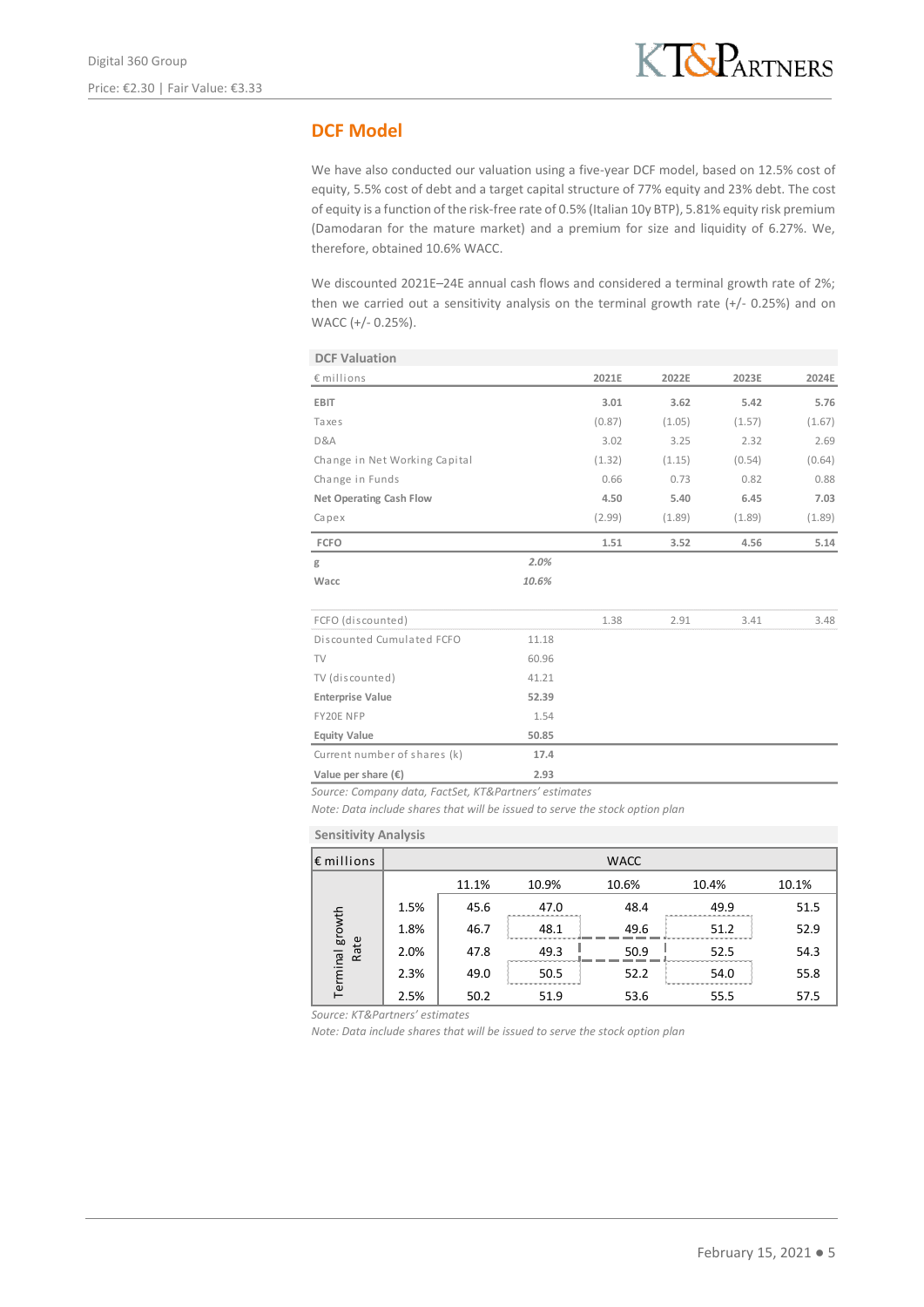# **Appendix**

## **Peer Comparison**

We carried out an in-depth analysis of potential public companies that could be considered as peers of DIG, taking into account its two business units together with its growth profile and the profitability structure.

We built a 10-company sample, which includes:

- **Booz Allen Hamilton Holding Corporation Class A (BAH-US):** listed on NYSE with a market capitalization of €10bn. BAH-US engages in the provision of management and technology consulting services. It offers analytics, digital solutions, engineering, and cyber expertise. In FY18, BAH-US reached €5.8bn of revenues.
- **Gartner, Inc. (IT-US):** listed on NYSE with a market capitalization of €13bn. IT-US Gartner, Inc. is a research and advisory company, which delivers technology-related insights to its clients to help them with decision-making. It operates through the following segments: Research, Consulting and Conferences. The Research segment gives advice on the mission-critical priorities of leaders. The Consulting segment offers customized solutions to unique client needs through on-site, day-to-day support, and proprietary tools for measuring and improving IT performance. The Conferences segment involves business professionals across the organization. In FY19, IT-US reached €3.8bn of revenues.
- **HubSpot, Inc. (HUBS-US):** listed on NYSE with a market capitalization of €16bn. It provides a cloud-based marketing and sales software platform that enables businesses to deliver an inbound experience. In FY19, HUBS-US reached €0.6bn of revenues.
- **ServiceNow, Inc. (NOW-US):** listed on NYSE with a market capitalization of €95bn. NOW-US engages in the provision of enterprise cloud computing solutions. It offers customer and facilities service management, orchestration core, service mapping, cloud and portfolio management, edge encryption, performance analytics, service portal design, visual task boards, and configuration management databases. In FY19, NOW-US reached €3.1bn of revenues.
- **TechTarget, Inc**. **(TTGT-US):** listed on NASDAQ with a market capitalization of €2bn. TTGT-US engages in the provision of online content for buyers of enterprise information technology products and services. It also offers purchase-intent marketing and sales services for enterprise technology vendors. Its product portfolio includes demand generation, brand consideration, sales enablement, and marketing intelligence. In FY19, TTGT-US reached €0.1bn of revenues.
- **RELX PLC (REL-GB):** listed on the London Stock Exchange with a market capitalization of €40bn. REL-GB engages in provision of information and analytics solutions for professional and business customers across industries. It operates through the following business segments: Scientific, Technical & Medical; Risk & Business Analytics; Legal; and Exhibitions. In FY19, REL-GB reached €8.9bn of revenues.
- **Wolters Kluwer NV (WKL-NL):** listed on the Euronext Stock Exchange with a market capitalization of €18bn. WKL-NL engages in the provision of information, software solutions, and services for professionals in the health, tax and accounting, finance, risk and compliance, and legal sectors. It operates through the following segments: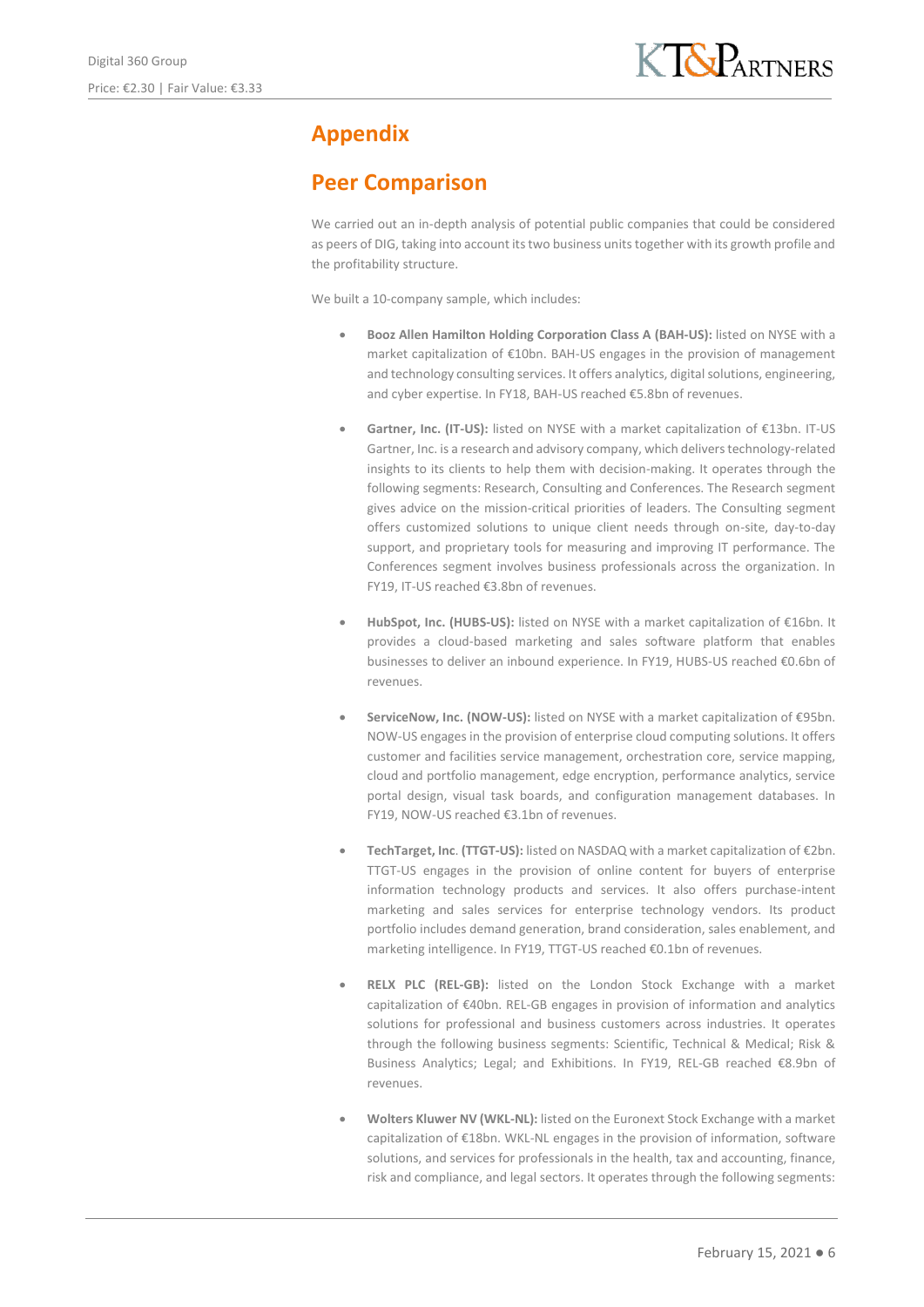

Health; Tax and Accounting; Governance, Risk and Compliance; and Legal and Regulatory. In FY19, **WKL-NL** reached €4.1bn of revenues.

- **Future plc (FUTR-GB):** listed on the London Stock Exchange, with a market capitalization of ca. €2bn. FUTR-GB engages in the publishing of special-interest consumer magazines and websites and the operation of events in the areas of technology; games and entertainment; music; knowledge; creative and photography; field sports; and home interest. It operates through the UK and US segments. In FY19, FUTR-GB's revenues reached €251mn.
- **Informa Plc (INF-GB):** listed on the London Stock Exchange, with a market capitalization of ca. €8bn. INF-GB is a holding company, which engages in the provision of international business-to-business events, academic publishing, and information services. It operates through the following segments: Global Exhibitions, Academic Publishing, Business Intelligence, and Knowledge and Networking. In FY19, INF-GB's revenues reached €3.3bn.
- **Techedge SpA (EDGE-IT):** listed on the Milan Stock Exchange, with a market capitalization of ca. €139mn. EDGE-IT provides business solutions and services worldwide which help companies exploit digital technologies to improve their business. The company serves the automotive, consumer goods, energy and utilities, services, and manufacturing industries. In FY19, EDGE-IT's revenues reached €200mn.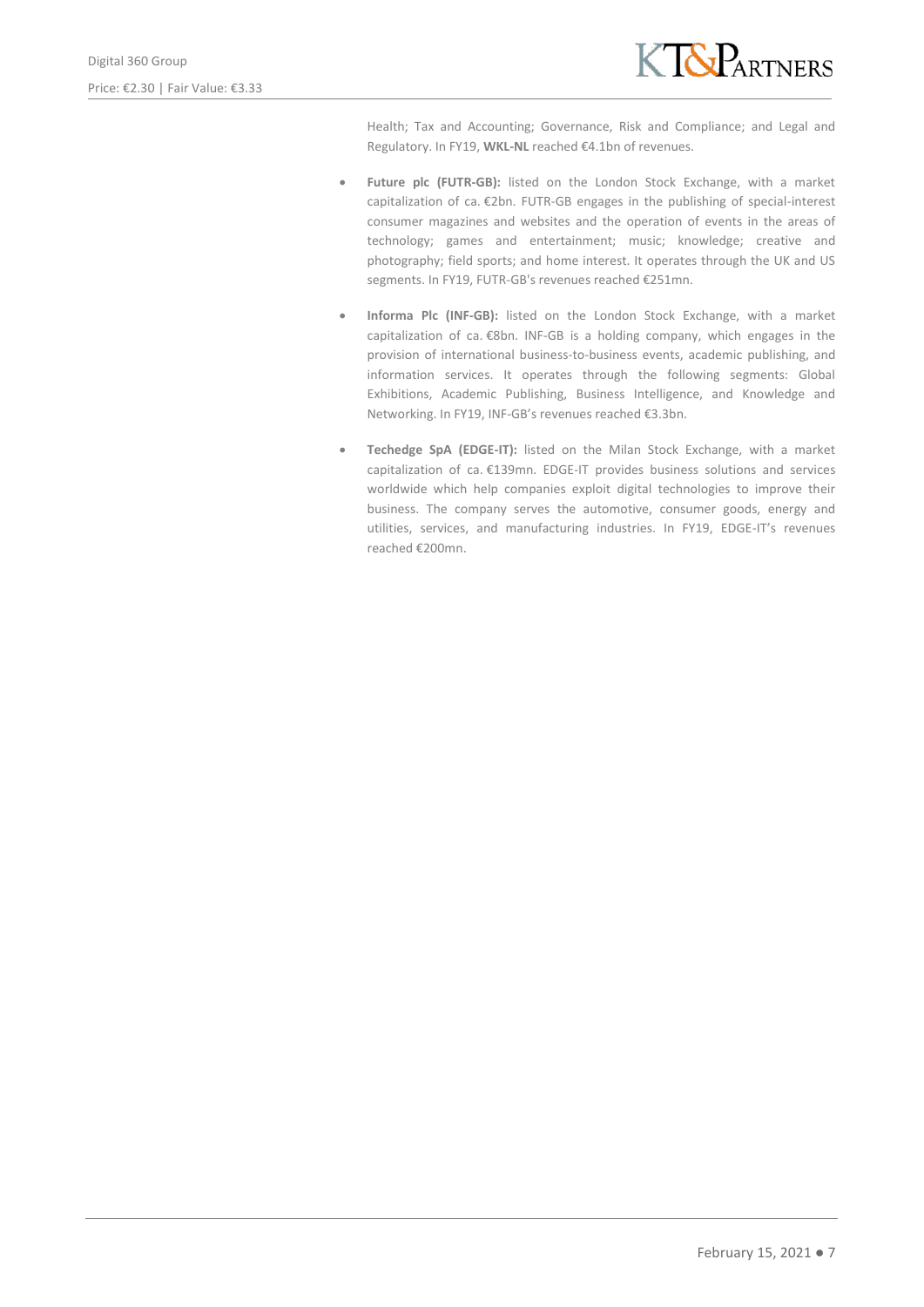# **DISCLAIMER**

THIS DOCUMENT WAS PREPARED BY GIANCARLO DI VONA – HEAD OF RESEARCH – FEDERICA FIORENZA – SENIOR ANALYST – ON BEHALF OF KT&PARTNERS S.R.L., WITH REGISTERED OFFICE AT VIA DELLA POSTA 10, MILAN, ITALY, MILAN COMPANY REGISTER NO. 1926922, SPECIALIZING IN FINANCIAL RESEARCH AND ANALYSIS (HEREINAFTER, "KT&PARTNERS").

NO OTHER PEOPLE OR COMPANY CONTRIBUTED TO THE RESEARCH. NEITHER THE MEMBERS OF THE RESEARCH TEAM, NOR ANY PERSON CLOSELY ASSOCIATED WITH THEM HAVE ANY RELATIONSHIPS OR ARE INVOLVED IN CIRCUMSTANCES THAT MAY REASONABLY BE EXPECTED TO IMPAIR THE OBJECTIVITY OF THE RESEARCH, INCLUDING INTERESTS OR CONFLICTS OF INTEREST, ON THEIR PART OR ON THE PART OF ANY NATURAL OR LEGAL PERSON WORKING FOR THEM, WHO WAS INVOLVED IN PRODUCING THE RESEARCH.

FOR THIS PURPOSE, THE MEMBERS OF THE RESEARCH TEAM CERTIFY THAT: (I) THEY HAVE NOT RECEIVED AND WILL NOT RECEIVE ANY DIRECT OR INDIRECT COMPENSATION IN EXCHANGE FOR ANY VIEWS EXPRESSED IN THE RESEARCH; (II) THEY DO NOT OWN ANY SECURITIES AND/OR ANY OTHER FINANCIAL INSTRUMENTS ISSUED BY THE COMPANY OR ANY FINANCIAL INSTRUMENT WHICH THE PRICE DEPENDS ON, OR IS LINKED TO ANY SECURITIES AND/OR ANY FINANCIAL INSTRUMENTS ISSUED BY THE COMPANY; (III) NEITHER THE ANALYSTS NOR ANY MEMBER OF THE ANALYST'S HOUSEHOLD SERVE AS AN OFFICER, DIRECTOR OR ADVISORY BOARD MEMBER OF THE COMPANY.

KT&PARTNERS HAS IN PLACE AN EQUITY RESEARCH POLICY, IN ORDER TO RULE RESEARCH SERVICES IN COMPLIANCE WITH PARLIAMENT REGULATION (EU) NO.596/2014 AND COMMISSION DELEGATED REGULATION (EU) NO. 958/2016 ON MARKET ABUSE. IN THIS POLICY, THERE ARE ALSO DESCRIBED THE ORGANIZATIONAL MECHANISMS ADOPTED BY KT&PARTNERS TO PREVENT AND PROFESSIONALLY MANAGE CONFLICTS OF INTEREST THAT MAY ARISE DURING THE PERFORMANCE OF THE RESEARCH. IN ANY CASE, CHINESE WALLS AND OTHER INFORMATION BARRIERS ARE IN PLACE TO AVOID THE EXCHANGE OF CONFIDENTIAL INFORMATION BETWEEN THE EQUITY RESEARCH DEPARTMENT AND OTHER SERVICES AREAS.

KT&PARTNERS S.R.L. HAS IN PLACE A COMMERCIAL AGREEMENT WITH DIGITAL360 S.P.A. ANY PRIVILEGED INFORMATION IS ACCURATELY MAINTAINED RESERVED AND IS NOT AVAILABLE FOR THE RESEARCH TEAM WHICH PREPARED THIS DOCUMENT.

KT&PARTNERS PREPARED THIS DOCUMENT ON BEHALF OF DIGITAL360 ACCORDING TO AN AGREEMENT ENTERED WITH THE SAME AND ON THE BASIS OF THE DATA AND PUBLIC INFORMATION PROVIDED BY THE SAME OR DERIVED FROM SOURCES DEEMED SERIOUS AND RELIABLE ON THE FINANCIAL MARKET BUT WHOSE ABSOLUTE TRUSTWORTHINESS, COMPLETENESS, AND ACCURACY CANNOT BE GUARANTEED. THE FEES AGREED FOR THIS RESEARCH DO NOT DEPEND ON THE RESULTS OF THE RESEARCH.

KT&PARTNERS RELEASED DIGITAL360 EQUITY RESEARCH UPDATE ON 28/09/2020, WITH A FAIR VALUE OF €2.83ps.

THIS DOCUMENT IS A SOURCE OF INFORMATION ONLY, AND IS NOT PART OF, AND IN NO WAY MUST BE CONSIDERED AN OFFER TO SELL, SUBSCRIBE OR TRADE, OR A SOLICITATION TO PURCHASE, SUBSCRIBE OR TRADE, FINANCIAL INSTRUMENTS/PRODUCTS, OR IN GENERAL TO INVEST, NOR MUST IT BE CONSIDERED ANY FORM OF CONSULTING FOR AN INVESTMENT IN FINANCIAL INSTRUMENTS.

THE INFORMATION PROVIDED IN THIS DOCUMENT MUST NOT BE UNDERSTOOD AS A REQUEST OR SUGGESTION TO CONDUCT OR CARRY OUT A SPECIFIC TRANSACTION.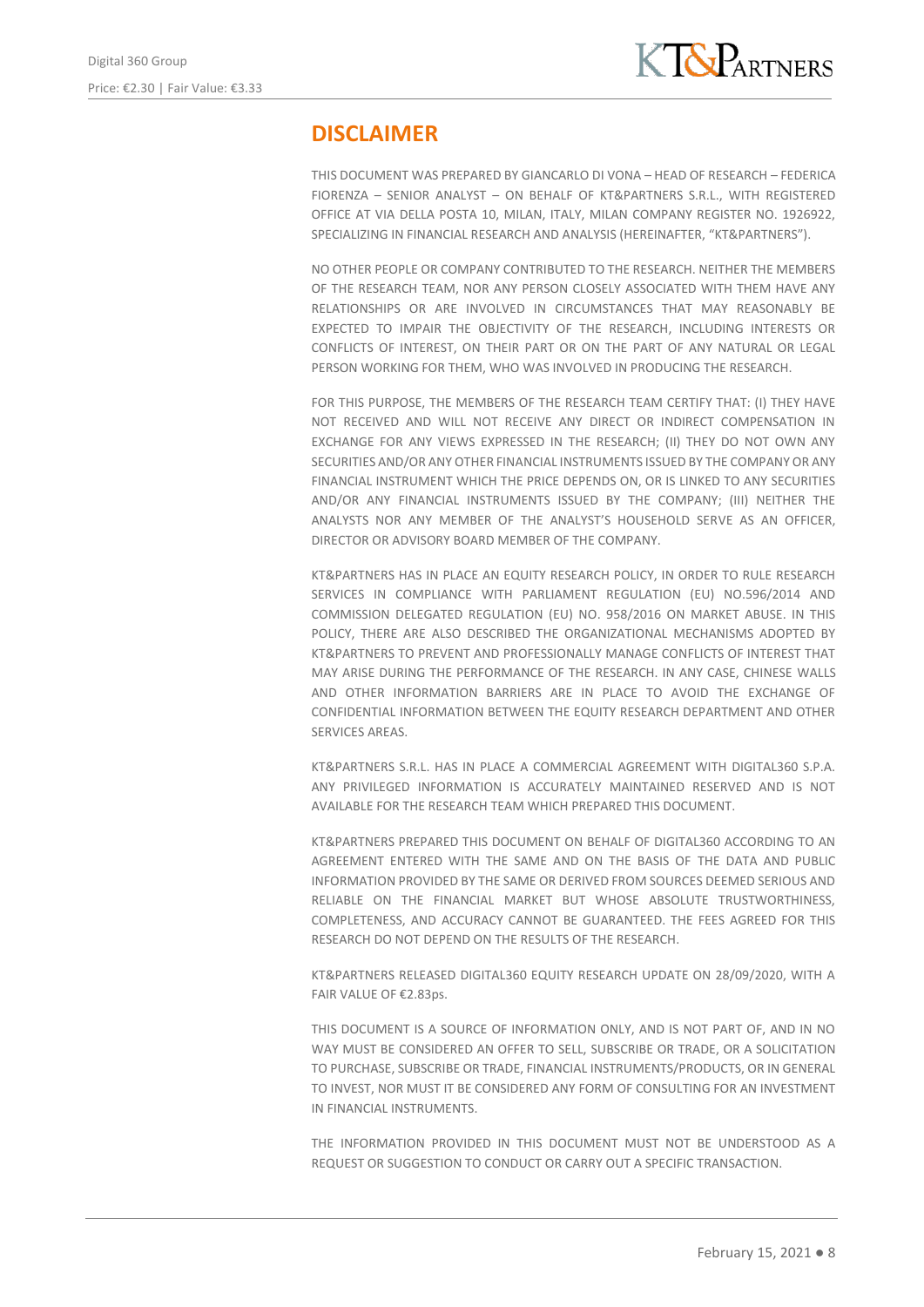

EACH INVESTOR MUST FORM HIS/HER OWN OPINION BASED EXCLUSIVELY ON HIS/HER ASSESSMENT OF THE ADVISABILITY OF INVESTING. ANY INVESTMENT DECISION MADE ON THE BASIS OF THE INFORMATION AND ANALYSES IN THIS DOCUMENT IS THE EXCLUSIVE RESPONSIBILITY OF THE RECIPIENTS OF THIS DOCUMENT, WHO MUST CONSIDER THIS DOCUMENT MERELY AS A SOURCE OF INFORMATION AND ANALYSIS TO SUPPORT SUCH DECISION.

ANY OPINIONS, FORECAST OR ESTIMATES CONTAINED HEREIN CONSTITUTE A JUDGEMENT AS AT THE DATE OF THIS DOCUMENT, AND THERE CAN BE NO ASSURANCE THAT THE FUTURE RESULTS OF THE COMPANY AND/OR ANY FUTURE EVENTS WILL BE CONSISTENT WITH ANY OF SUCH OPINIONS, FORECAST OR ESTIMATES.

KT&PARTNERS MAKES NO EXPLICIT OR IMPLICIT GUARANTEE WITH RESPECT TO PERFORMANCE OR THE OUTCOME OF ANY INVESTMENT OR PROJECTIONS MADE.

THEREFORE, KT&PARTNERS, ITS REPRESENTATIVES AND/OR EMPLOYEES WILL NOT BE LIABLE FOR ANY EFFECT DERIVING FROM THE USE OF THIS DOCUMENT, AND HEREBY DECLINE ALL LIABILITY FOR ANY DIRECT OR INDIRECT DAMAGES, FINANCIAL OR OTHERWISE, DERIVING FROM ANY USE OF THE INFORMATION IT CONTAINS.

KT&PARTNERS AIMS TO PROVIDE CONTINUOUS COVERAGE OF THE COMPANY IN CONJUNCTION WITH ANY EXCEPTIONAL EVENT THAT OCCURS AFFECTING THE ISSUER'S SPHERE OF OPERATIONS AND IN ANY CASE AT LEAST TWICE PER YEAR.

IN THIS STUDY DCF AND MULTIPLE VALUATION MODELS HAVE BEEN USED. RECOMMENDATIONS FOLLOW THE FOLLOWING RULES:

- ADD FOR A FAIR VALUE > 15% ON CURRENT PRICE
- HOLD FOR A FAIR VALUE <15% o > -15% ON CURRENT PRICE
- REDUCE FOR A FAIR VALUE < 15% ON CURRENT PRICE